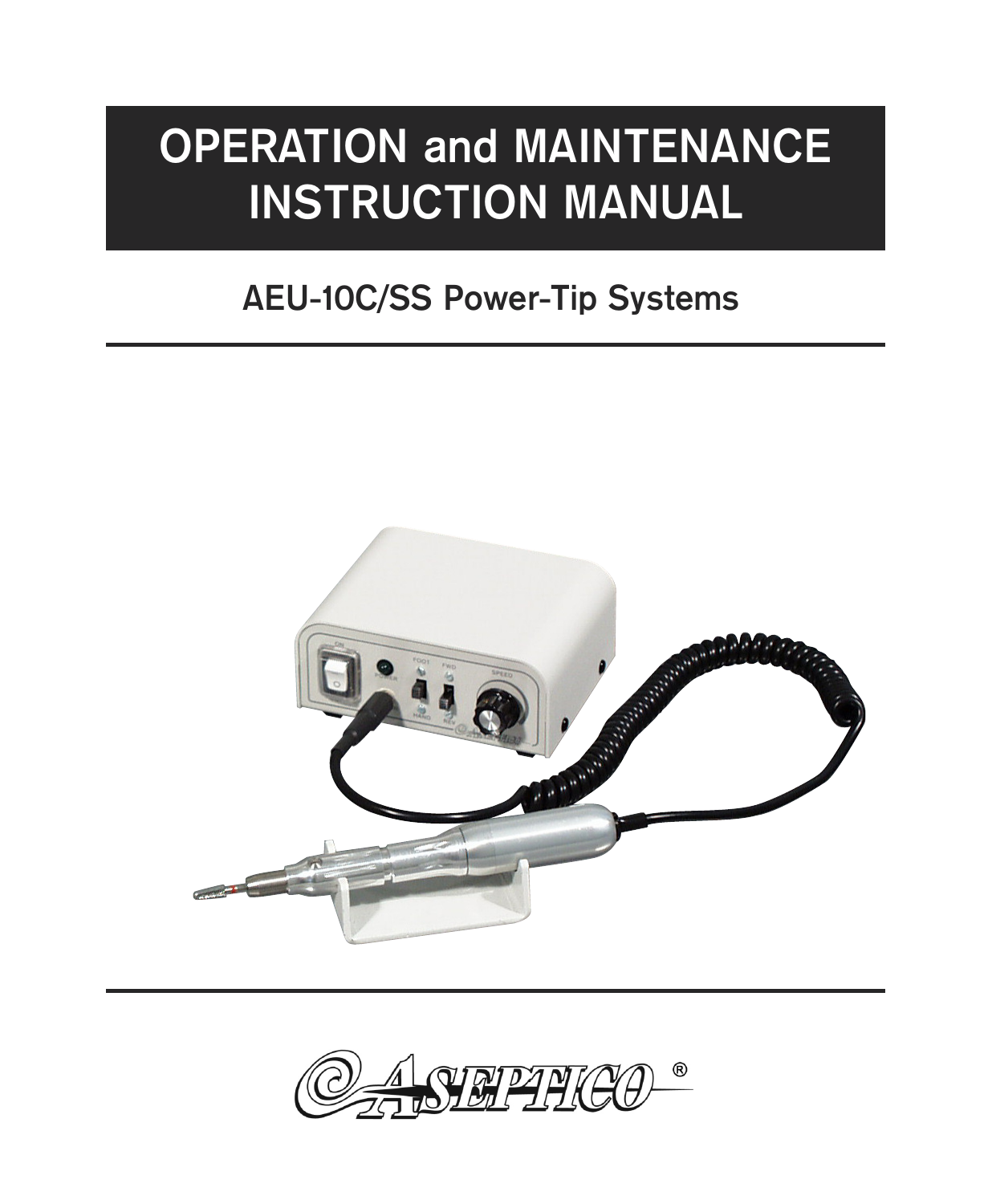# TABLE OF CONTENTS:

| Setting Up the Unit 2 |
|-----------------------|
|                       |
| Handpiece 4           |
|                       |
|                       |

### SPECIFICATIONS:

| Console Size:                        | $4.5$ " x $3.5$ " x $2$ "<br>$(11 \text{ cm} \times 9 \text{ cm} \times 5 \text{ cm})$ |
|--------------------------------------|----------------------------------------------------------------------------------------|
| Console Weight:                      | 1.25 lbs $(0.56 \text{ kg})$                                                           |
| Motor and<br>Handpiece Size:         | $6" \times 0.8"$ diameter (max)<br>(15 cm x 2 cm dia.)                                 |
| Motor, Cord and<br>Handpiece Weight: | $0.35$ lb $(0.16$ kg)                                                                  |
| Power Source:                        | $110V$ AC or<br>Optional 220V AC                                                       |
| Max Power<br>Consumption:            | 15.3V, 6.0W                                                                            |



P.O. Box 1548 • Woodinville, WA 98072 8333 216<sup>th</sup> Street S.E. Woodinville, WA 98072 International (425) 487-3157 • Toll Free(800) 426-5913 www.aseptico.com • info@aseptico.com



To prevent injury to people and damage to property, please heed relevant warnings and remarks. They are marked as follows: **WARNING:** Serious injury or death may result if ignored.

| <b>CAUTION:</b> | Damage to property or                           |
|-----------------|-------------------------------------------------|
|                 | the environment may                             |
|                 | result if ignored.                              |
| <b>NATE.</b>    | والمترمين والقائلة والمراجية والمستندر ومراجعها |

**NOTE:** Important additional information and hints.

WARNING: This device has been tested and found to comply with the emissions requirements of EN 55014:1997. These requirements provide reasonable protection against harmful electro-magnetic interference in a typical medical installation. However, high levels of radio-frequency (RF) emissions from electrical devices, such as cellular phones, may disrupt the performance of this device. To mitigate disruptive electromagnetic interference, position this device away from RF transmitters and other sources of electromagnetic energy.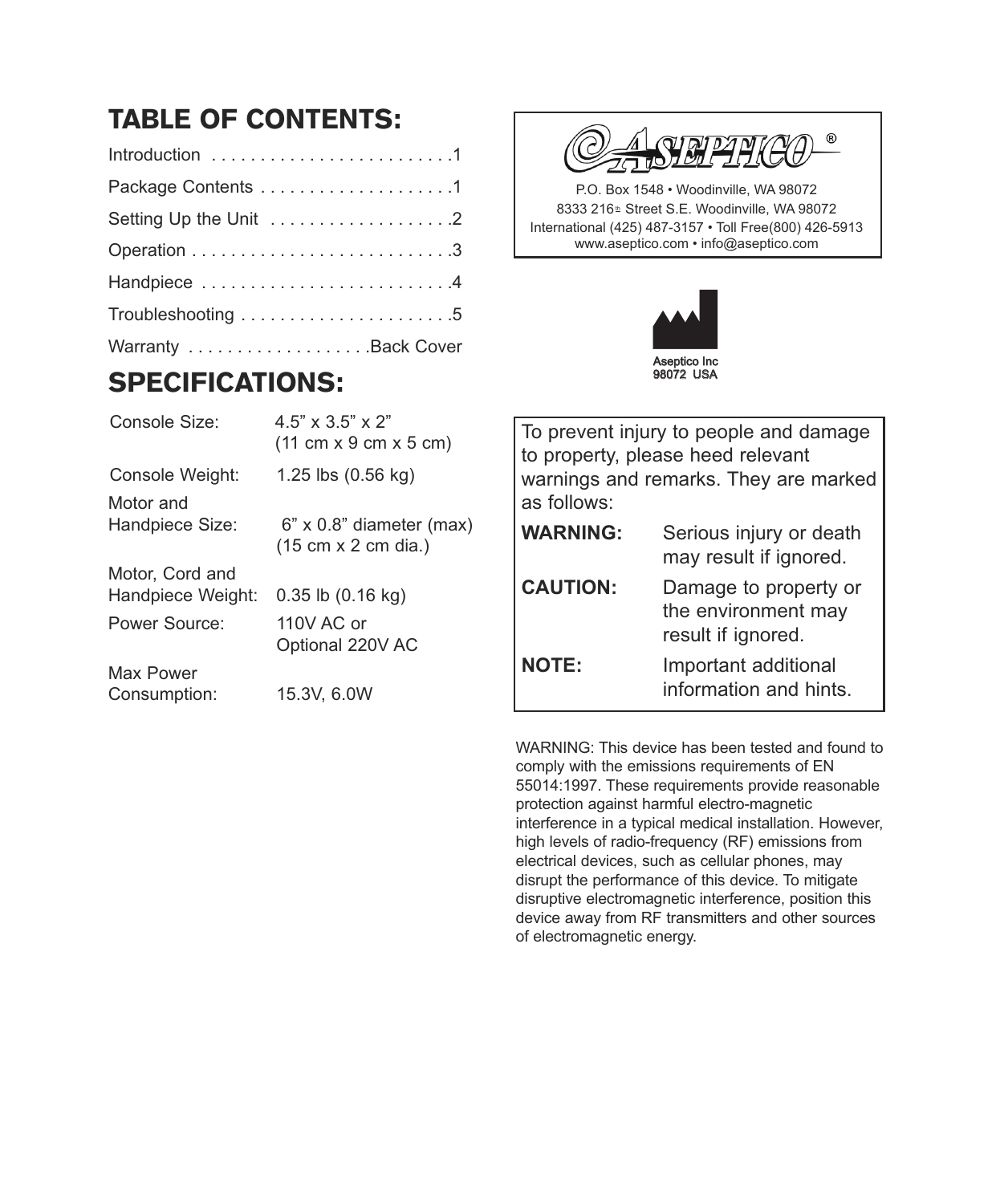Your new Aseptico AEU-10 Power-Tip System is one of the finest motor/handpiece combinations available to the professional.

*Congratulations*

This system is engineered to provide many years of reliable service. Please read the instructions provided in this manual to receive the best and longest service from your Aseptico equipment.

Separate manuals may be provided to cover the operation and maintenance of handpieces or other accessories for your unit.

### PACKAGE CONTENTS:

- Electric Control Console
- Remote Power Cord
- AM-103B Micro Motor
- AHP-101 Straight Handpiece
- Autoclavable Motor Holder
- AE-7P Foot Pedal (Optional for AEU-10C)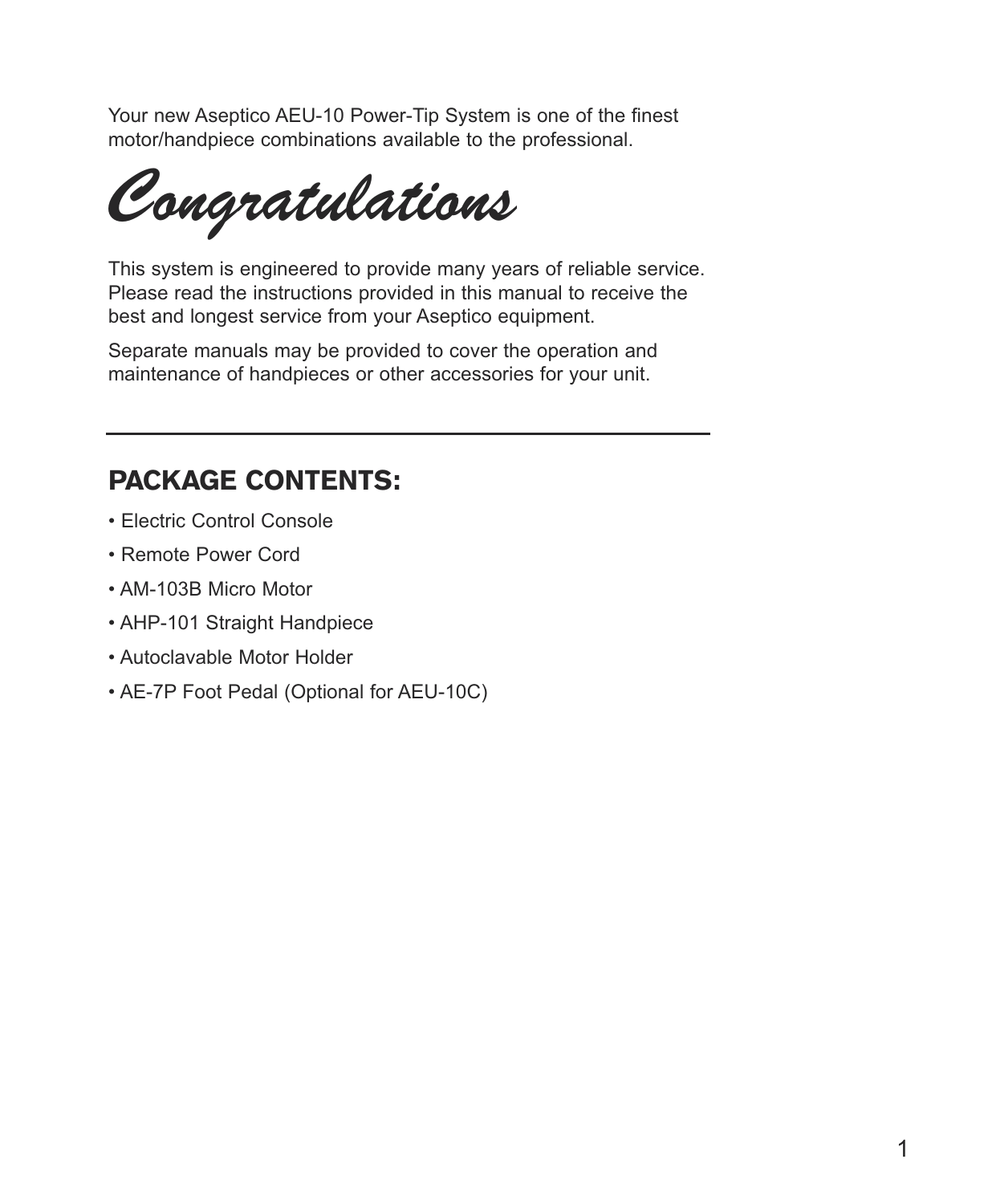### SETTING UP THE UNIT:

- 1. Plug the AEU-10 console into a standard 120 Volt AC grounded power outlet. (220 Volt AC unit is also available)
- 2. Plug the micro motor into the receptacle on the front of the console labeled 'motor'. Make sure the power switch on the console is turned off.
- 3. Attach the straight handpiece to the motor by sliding straight onto the motor shaft. Insert a bur or bit into the handpiece collet. Only operate the unit with a bit or blank installed and with the collet in the closed position.
- 4. Attach AE-7P on/off foot pedal to the receptacle on the back of the unit marked "Foot Switch". The AE-7P foot pedal is standard with the AEU-10SS and optional with the AEU-10C. The variable speed AE-14A foot control is also available.

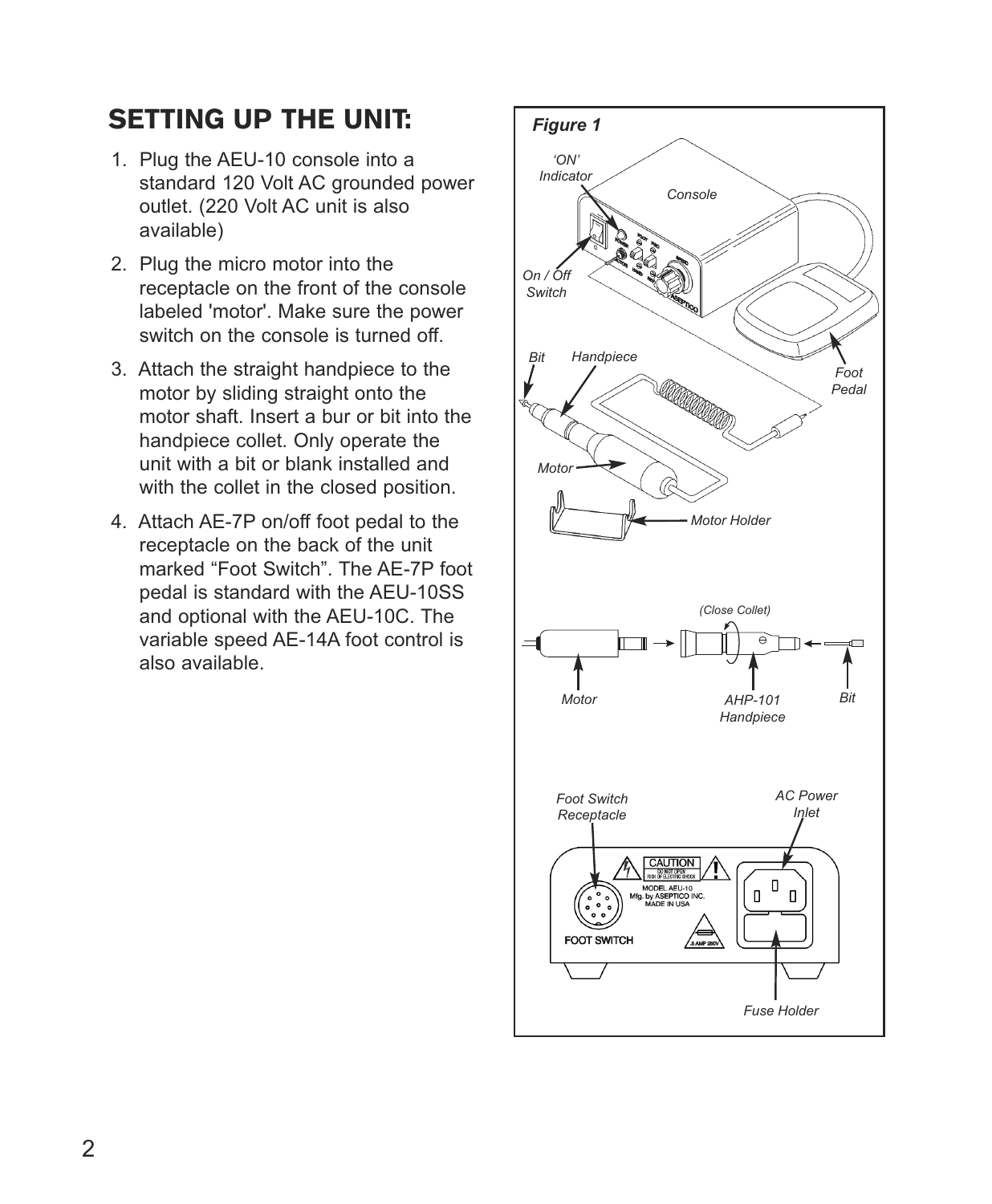

# OPERATION:

- 1. Turn the power switch to the 'ON' position. When switched on, the L.E.D. 'ON' indicator should light.
- 2. Select the proper running speed by turning the 'SPEED' dial. Turn the dial clockwise to increase speed, and counterclockwise to decrease speed.
- 3. When running the handpiece, DO NOT force or stall the motor. If the motor stalls due to excessive pressure, release pressure immediately and use a light touch.
- 4. If equipped with a foot pedal, select "Foot" with hand/foot selector and press foot pedal to operate. Foot pedal must be unplugged and selector must be moved to "Hand" to return to hand mode.

### CLEANING THE CONSOLE:

The exterior of the console may be cleaned by wiping with a soft cloth moistened with mild detergent or disinfecting solution.

#### **NOTE:**

If motor stops due to an open collet or excessive pressure:

- 1. Turn Power Switch off
- 2. Let unit cool down for 2-4 min.
- 3. Turn Power Switch on
- 4. Resume use

### WARNING:

- Do not attempt to disassemble the motor or motor connector.
- Do not oil or lubricate the motor.
- Do not attach a handpiece to the motor while the motor is running.
- Do not bend motor cord sharply.

Failure to comply with any of the above instructions may void your warranty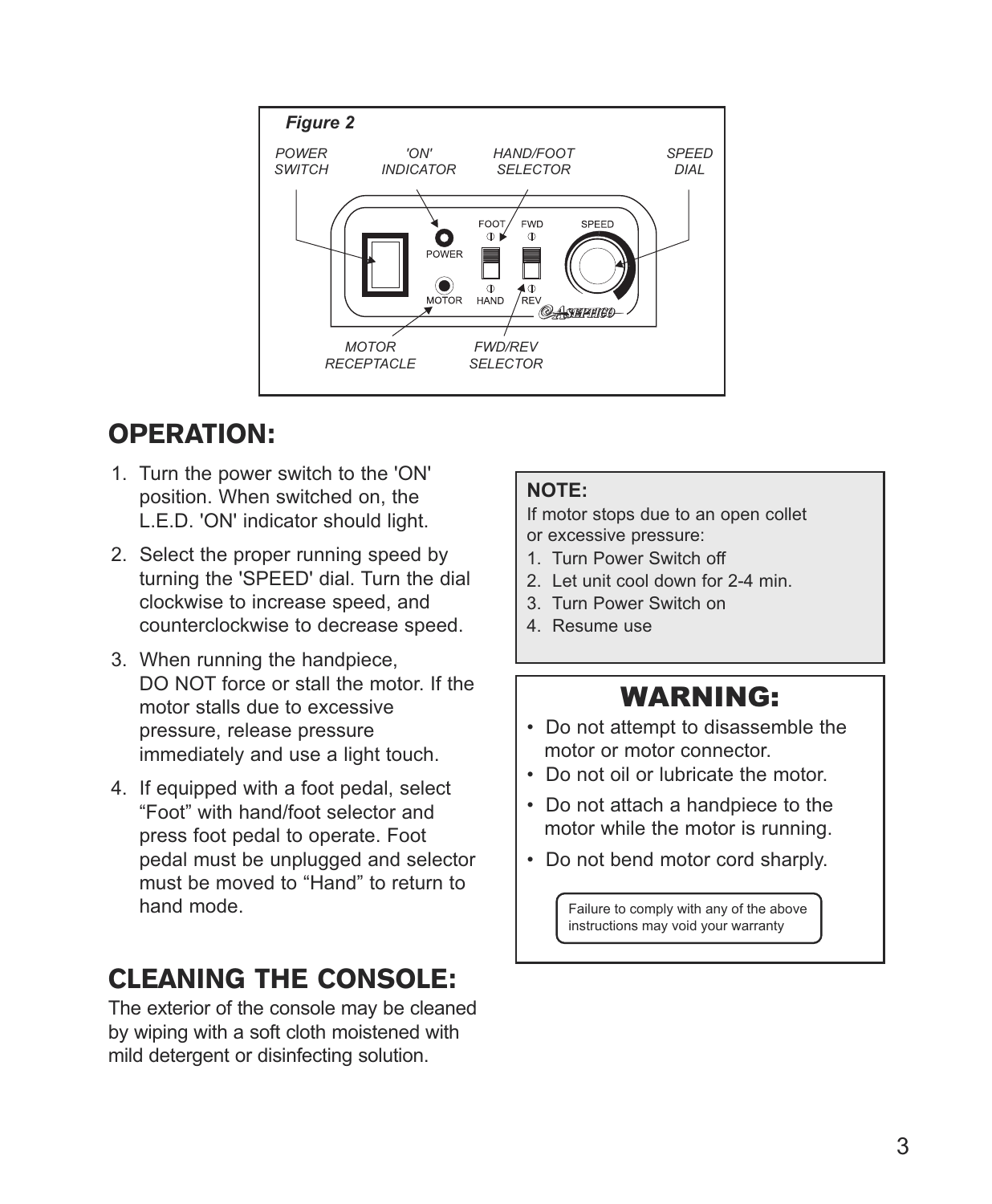# HANDPIECE:

The Aseptico AEU-10 System includes the AHP-101 straight handpiece. This handpiece features a quick-twist chuck that will accept any standard HP (3/32") shank bit (or bur) or any Doriot style attachment.

### **To Install Bit:**

- **1.** Open collet by turning grip 1/4 turn as shown in *Fig. 4* until you feel a "click". The gap between the grip and handpiece retainer will narrow when the collet is open.
- **2.** Insert bit fully into collet.
- **3.** Close collet by turning grip 1/4 turn as shown in *Fig. 3*



#### **Figure 3**

#### **NOTE:**

Before use, check to insure that bit is fully inserted and grip is firmly secured in locked position.

#### **To Remove Bit:**

- **1.** Open collet by turning grip 1/4 turn as shown in *Fig. 4* until you feel a "click".
- **2.** Push bit back into collet and turn to release.
- **3.** Pull bit straight out of collet.



#### **Sterilization:**

The AHP-101 steam autoclaving sterilization procedure provided below has been independently validated to achieve a sterility assurance level (SAL) of 10<sup>-6</sup>.

#### **This handpiece must be sterilized before initial use and between each patient use per the following procedure:**

- **Scrub dirt and other debris from handpiece** and wipe clean with a cotton swab or cloth.
- **Autoclave** at 132°C (270°F) for ten minutes.
- **Do not rinse or submerge** in any solution, or use ultrasonic cleaners.
- **Do not lubricate.** The sealed bearings in this handpiece eliminate the need for lubrication.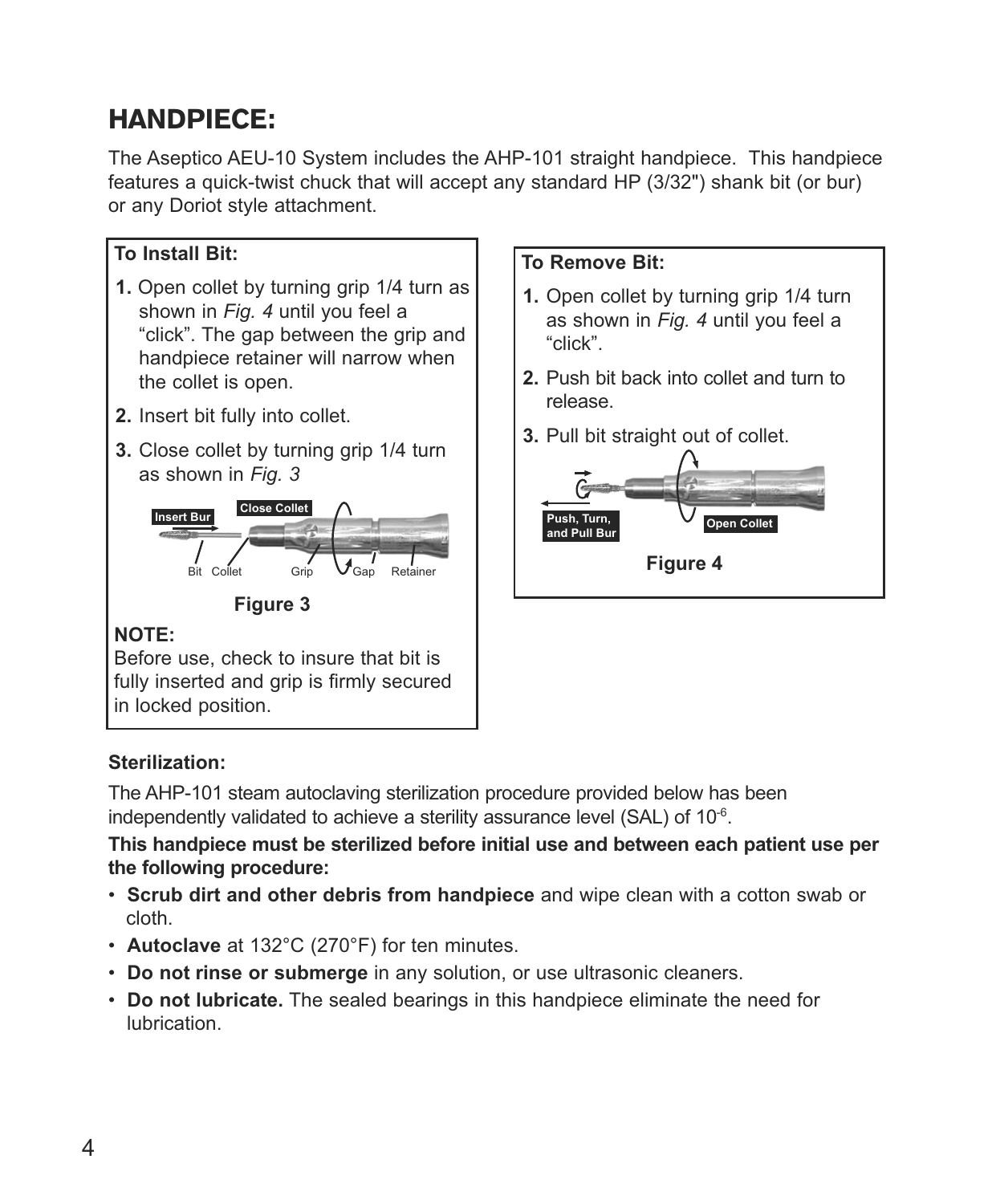# TROUBLESHOOTING:

| Problem:                                                                      | Correction:                                                                                                                                                                                                                                                                                                                                                                                                                                               |
|-------------------------------------------------------------------------------|-----------------------------------------------------------------------------------------------------------------------------------------------------------------------------------------------------------------------------------------------------------------------------------------------------------------------------------------------------------------------------------------------------------------------------------------------------------|
| "On" Indicator does not light<br>when turned on:                              | • Check console to power connection.<br>• Check that voltage is proper voltage.<br>• Check fuse. If blown, replace with 5x20mm<br>0.5A/250V fast-acting fuse.                                                                                                                                                                                                                                                                                             |
| "On" Indicator lights when turned<br>on, but handpiece does not turn:         | • Depress foot pedal (if used).<br>• Check foot pedal connection (if used).<br>• Check motor plug connection.<br>• Test for possible bad handpiece by removing<br>handpiece from motor and then running motor by<br>itself<br>• Check that Hand/Foot Selector switch is placed<br>fully in either the "Hand" or "Foot" positions<br>and isn't set halfway between.<br>• Check that a bit is properly seated in the<br>handpiece and the collet is closed. |
| "On" Indicator dims and goes<br>out, and/or motor slows and<br>stops working. | • Test for possible motor/cable short by removing<br>motor cable from motor receptacle.<br>• Test for possible bad bearings in the motor by<br>removing the handpiece from the motor then<br>running motor by itself.                                                                                                                                                                                                                                     |